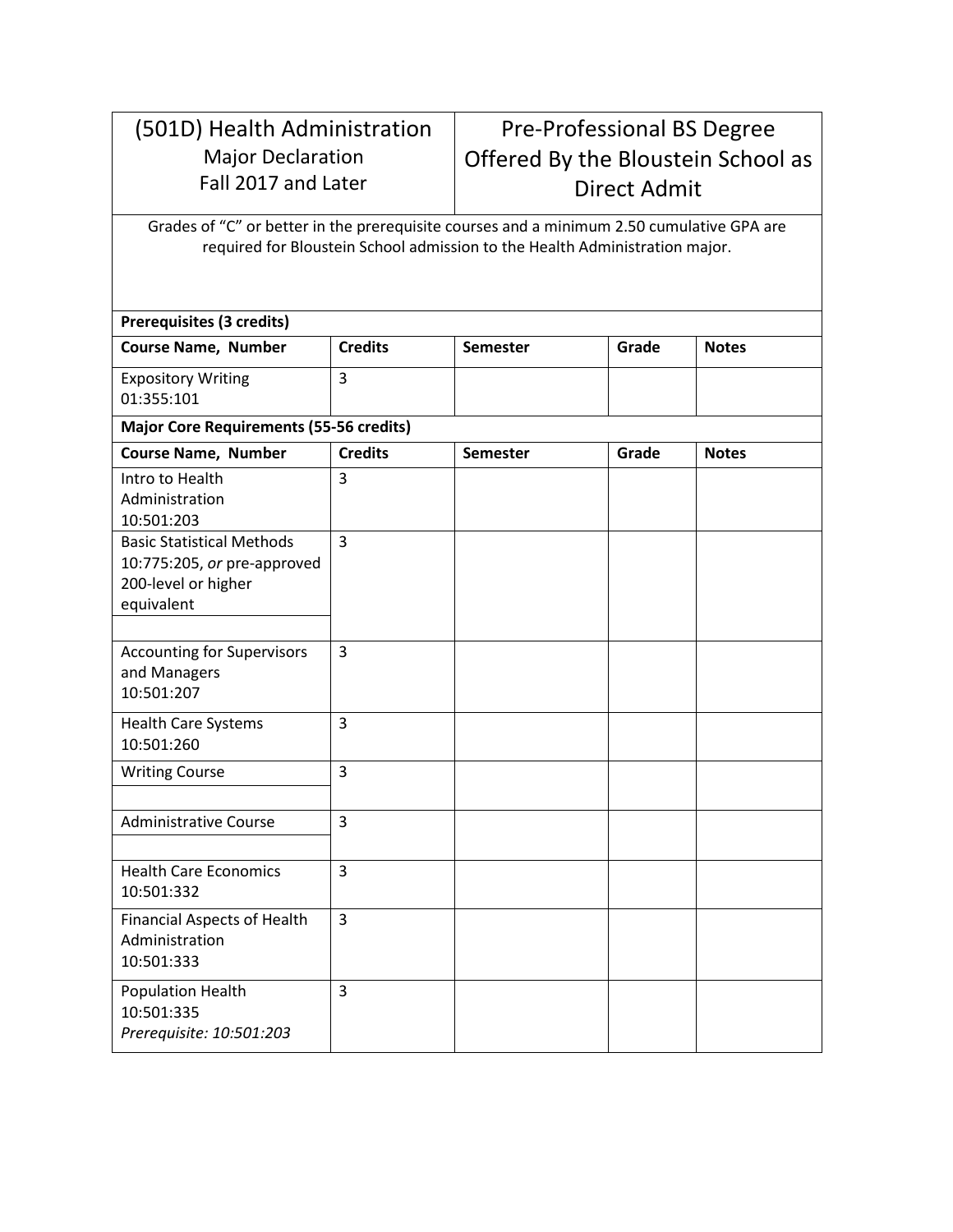| Marketing for Healthcare<br>Orgs                                                                                                            | 3              |                 |       |              |
|---------------------------------------------------------------------------------------------------------------------------------------------|----------------|-----------------|-------|--------------|
| 10:501:354                                                                                                                                  |                |                 |       |              |
| Healthcare Ethics and Law<br>10:501:356                                                                                                     | 3              |                 |       |              |
| <b>Health Systems Operations</b><br>10:501:363<br>Prerequisite: 10:501:203                                                                  | 3              |                 |       |              |
| Info Systems for Health Care<br>10:501:410<br>Prerequisites: 10:501:203<br>and 10:501:333                                                   | 3              |                 |       |              |
| <b>Financial Management</b><br>10:501:425<br>Prerequisite 10:501:333                                                                        | 3              |                 |       |              |
| <b>Research Methods</b><br>10:775:395<br>(Open to majors only,<br>Prerequisite: Statistics)                                                 | $\overline{4}$ |                 |       |              |
| Leadership Seminar<br>10:775:450<br>(Open to majors only, 85<br>credits)                                                                    | 3              |                 |       |              |
| <b>Professional Practice</b><br>Internship<br>10:775:499<br>(Open to majors only, 100<br>credits, Prerequisites:<br>10:775:395, 10:775:450) | 6              |                 |       |              |
| <b>General Education Requirements (27 credits)</b>                                                                                          |                |                 |       |              |
| Course                                                                                                                                      | <b>Credits</b> | <b>Semester</b> | Grade | <b>Notes</b> |
| Writing and Communication                                                                                                                   | 3              |                 |       |              |
| Writing and Communication                                                                                                                   | $\overline{3}$ |                 |       |              |
| <b>Quantitative Reasoning</b>                                                                                                               | 3              |                 |       |              |
| Science or Technology                                                                                                                       | 3              |                 |       |              |
| Science or Technology                                                                                                                       | 3              |                 |       |              |